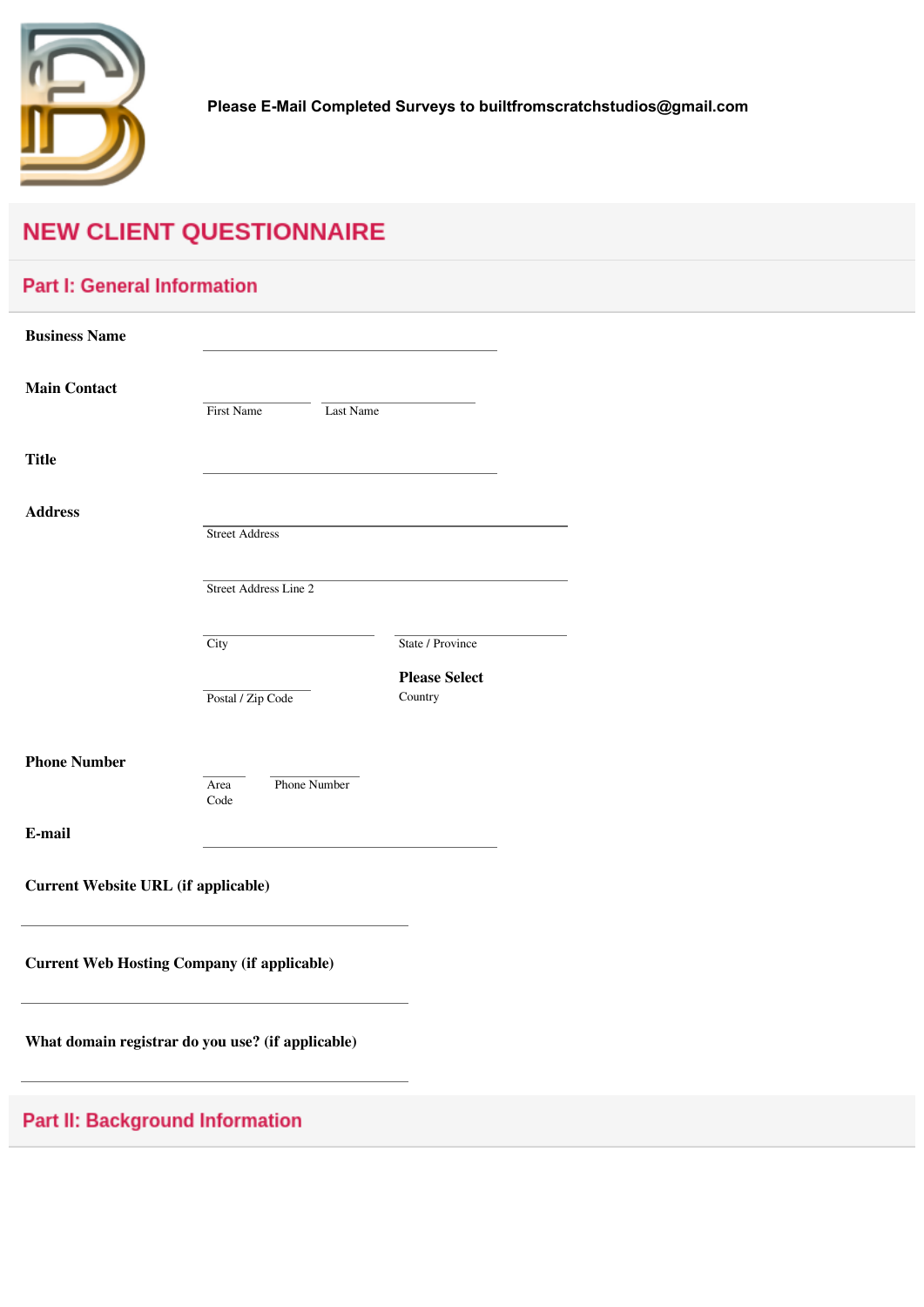**Please describe your organization in a few sentences.**

**What problems do your clients have that your organization solves? What makes you different?**

**Why do you want to have a new website? What are your priorities?**

**What frustrates you about your current website?**

**Describe the desired look and feel by using adjectives and short phrases.**

**Describe your target audience? What do you want to your site to convey?**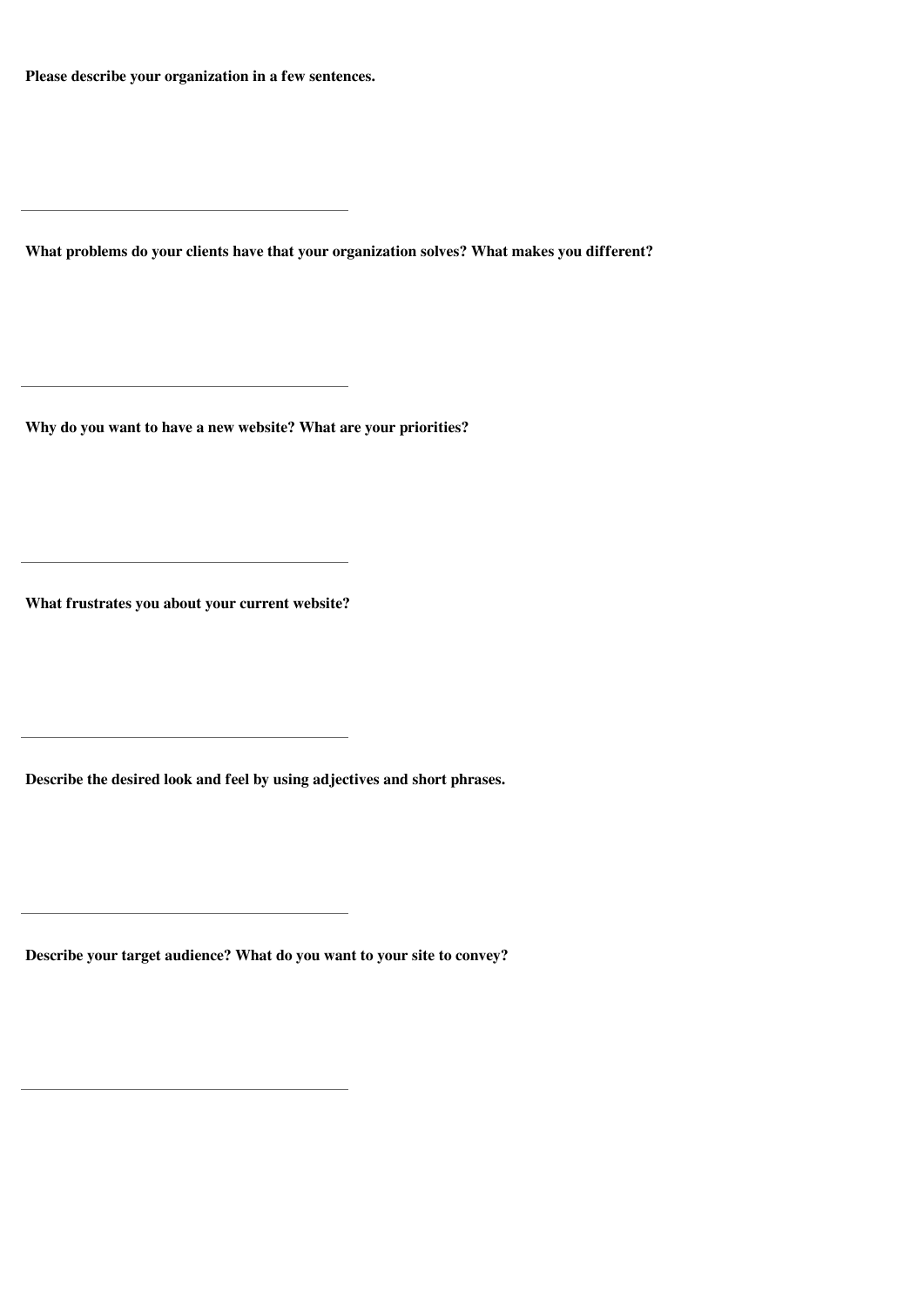**For Profit: Who are your director competitors? Non Profit: Name some peer organizations that are similar to yours.**

### **Part III: Brand Identity**

**List any important words, separated by a comma, that you want people to associate with your organization's image and brand.**

**What is your tagline?**

**Do you have a high-resolution logo?**

Yes ❍

No ❍

◯ Not sure

**If yes, what format is it in? (Exam: JPEG, EPS, PNG)**

**Have you considered redesigning your logo?**

Yes ❍

No ❍

**Do you have a style guide or brand standards?**

Yes ❍

No ❍

**Do you have established print materials? If yes, what type (brochure, letterhead, event materials, etc):**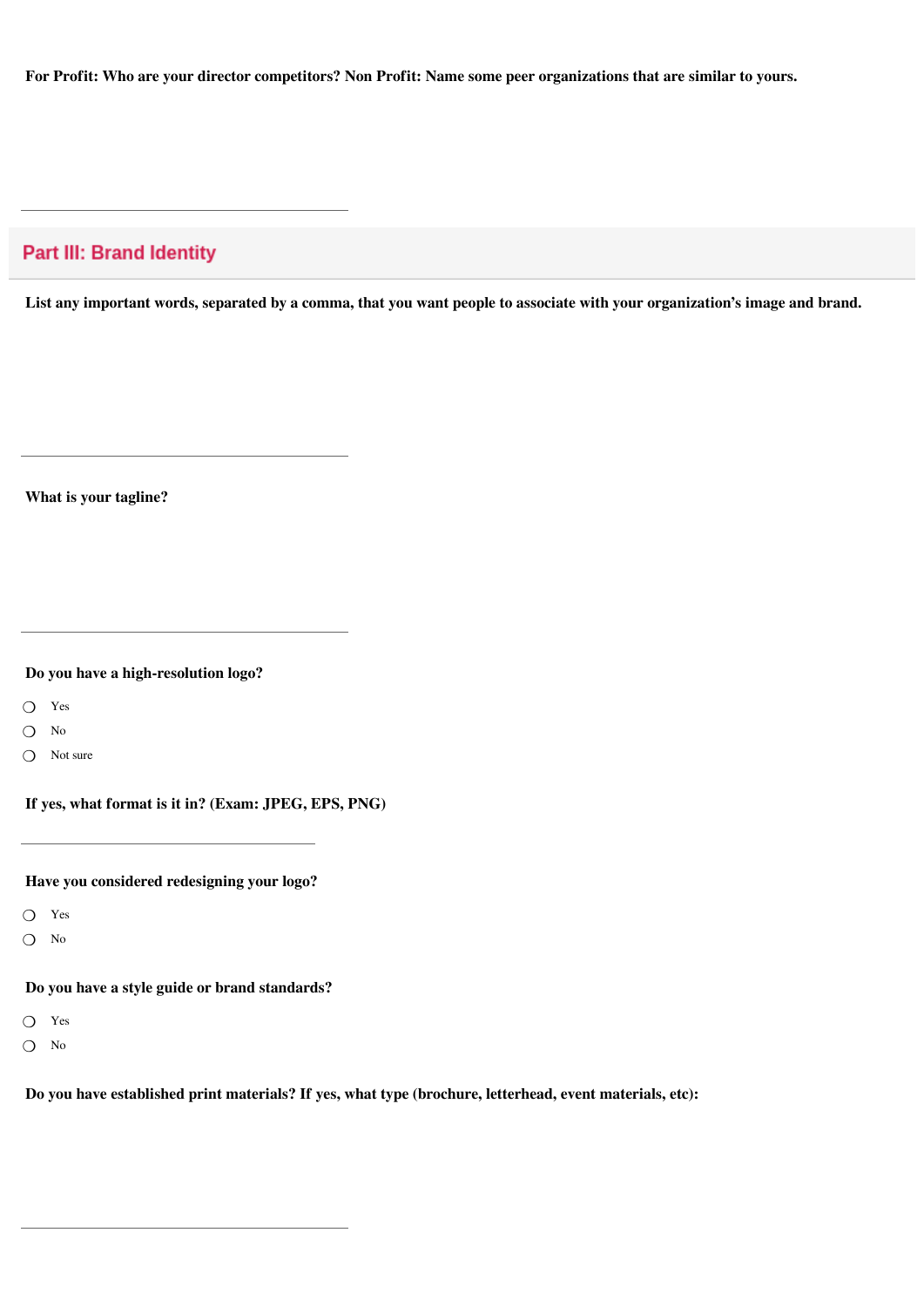**What fonts do you typically use?**

**Are there any colors that you want incorporated into the website?**

**Do you have the pantone numbers for the colors you want to use?**

Yes ❍

No ❍

**If you were using a search engine, what words or phrases would you use to find your site?**

**Which of these words or phrases is most important? Second? Third?**

**Do you use Google Analytics?**

Yes ❍

No ❍

#### **Part IV: Design Preferences**

Please list the names of three to five other sites that you like. In the comment section, please articulate why the sites are attractive to you.

**Website #1 URL**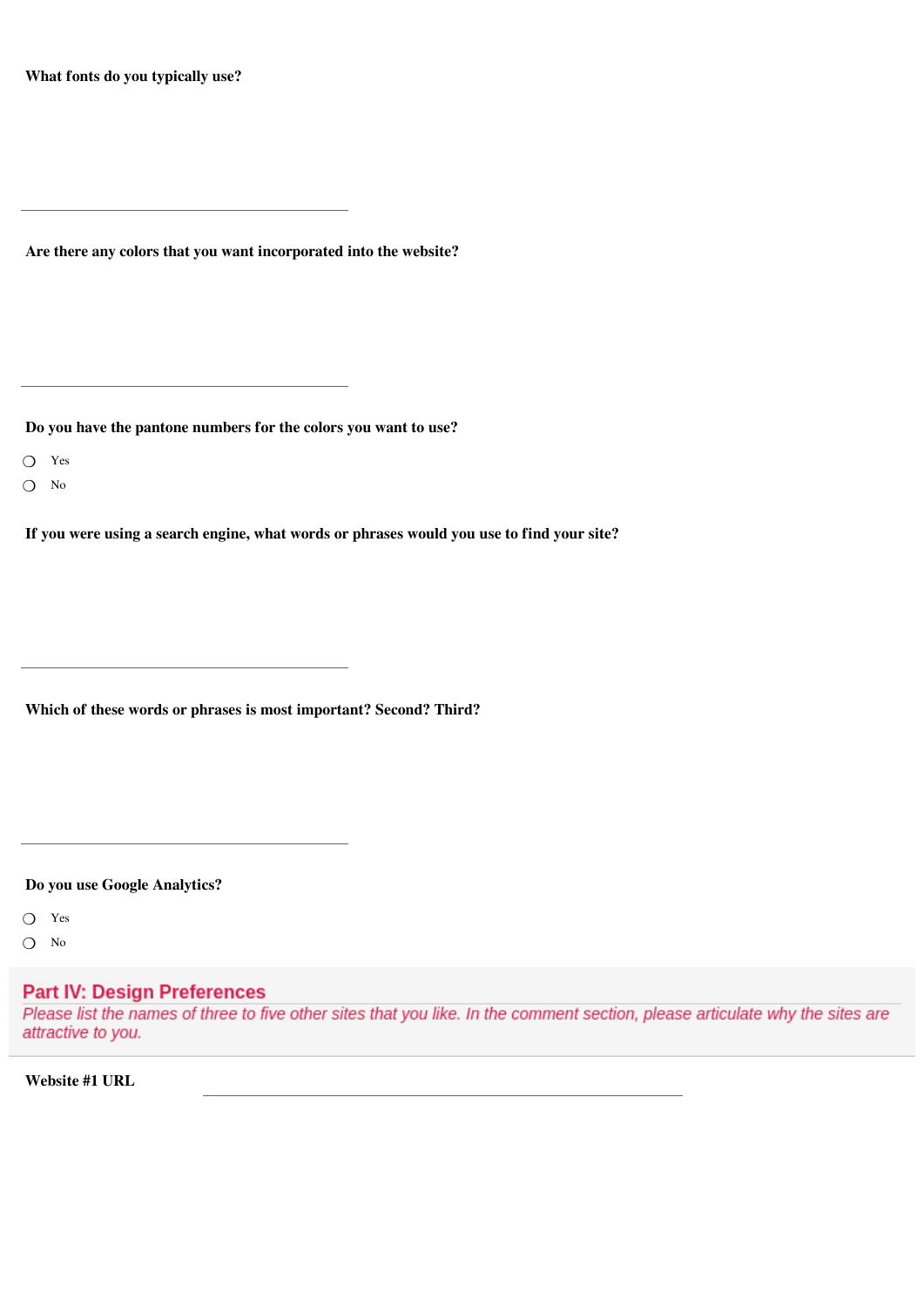| Website #2 URL                            |  |
|-------------------------------------------|--|
| <b>Website #2 Comments</b>                |  |
|                                           |  |
|                                           |  |
|                                           |  |
| Website #3 URL                            |  |
| <b>Website #3 Comments</b>                |  |
|                                           |  |
|                                           |  |
|                                           |  |
| Website #4 URL                            |  |
|                                           |  |
| <b>Website #4 Comments</b>                |  |
|                                           |  |
|                                           |  |
|                                           |  |
| Website #5 URL                            |  |
| <b>Website #5 Comments</b>                |  |
|                                           |  |
|                                           |  |
|                                           |  |
| What types of things do                   |  |
| you see on other websites<br>do you hate? |  |
|                                           |  |
|                                           |  |
| <b>Part V: Content Management</b>         |  |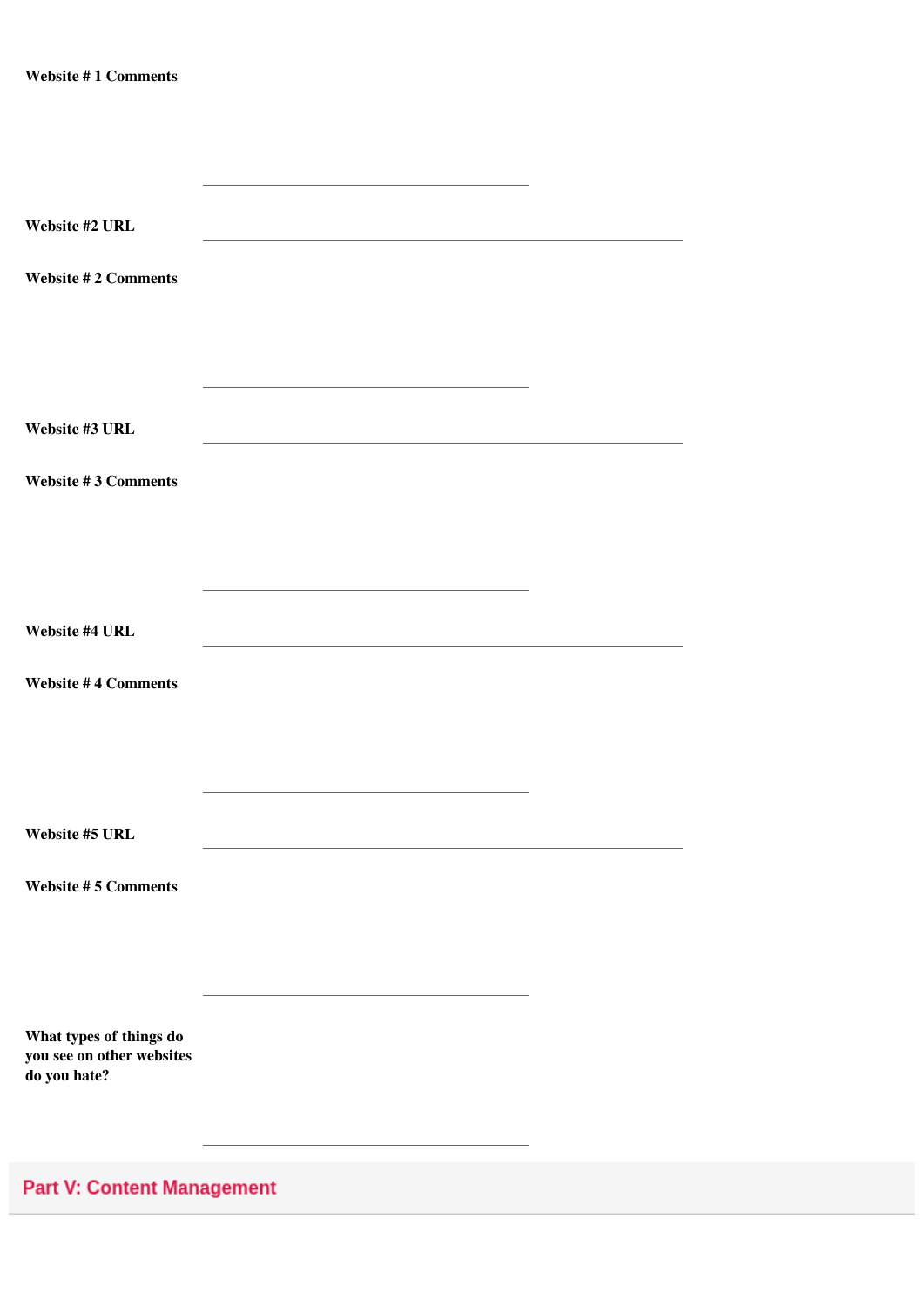| $\Omega$                                            | No                                                                                                                   |        |                    |        |                  |        |               |  |
|-----------------------------------------------------|----------------------------------------------------------------------------------------------------------------------|--------|--------------------|--------|------------------|--------|---------------|--|
|                                                     |                                                                                                                      |        |                    |        |                  |        |               |  |
|                                                     | If yes, where type of CMS are you using?                                                                             |        |                    |        |                  |        |               |  |
| $\Box$                                              | <b>Expression Engine</b>                                                                                             | $\Box$ | Wordpress.com      | $\Box$ | Joomla!          |        |               |  |
| ❏                                                   | Squarespace                                                                                                          | $\Box$ | Drupal             | ❏      | Plone            |        |               |  |
| ❏                                                   | Wix                                                                                                                  | ❏      | Weebly             | ❏      | Wordpress Hosted |        |               |  |
| ❏                                                   | Drupal                                                                                                               | $\Box$ | Tumblr             | $\Box$ | Not Sure         |        |               |  |
|                                                     | Do you currently have a blog?                                                                                        |        |                    |        |                  |        |               |  |
|                                                     |                                                                                                                      |        |                    |        |                  |        |               |  |
| ◯                                                   | Yes                                                                                                                  |        |                    |        |                  |        |               |  |
| $\Omega$                                            | No                                                                                                                   |        |                    |        |                  |        |               |  |
|                                                     | If yes, where is it hosted?                                                                                          |        |                    |        |                  |        |               |  |
| ❏                                                   | Current website                                                                                                      | $\Box$ | Wordpress.com      | ❏      | Blogger          |        |               |  |
| ❏                                                   | Typepad                                                                                                              | $\Box$ | Squarespace        | $\Box$ | Tumblr           |        |               |  |
| ❏                                                   | Not Sure                                                                                                             |        |                    |        |                  |        |               |  |
|                                                     |                                                                                                                      |        |                    |        |                  |        |               |  |
|                                                     |                                                                                                                      |        |                    |        |                  |        |               |  |
|                                                     | Will you allow comments on your blog?                                                                                |        |                    |        |                  |        |               |  |
| ⊖                                                   | Yes                                                                                                                  |        |                    |        |                  |        |               |  |
| 0                                                   | No                                                                                                                   |        |                    |        |                  |        |               |  |
|                                                     | Approximately many static pages do you need? (Exam: About, Contact Us, Donate, FAQ, etc.) A ballpark number is fine. |        |                    |        |                  |        |               |  |
|                                                     |                                                                                                                      |        |                    |        |                  |        |               |  |
|                                                     | At minimum, we would like to have these types of pages as part of our site. Check all that apply:                    |        |                    |        |                  |        |               |  |
| ❏                                                   | Home                                                                                                                 | $\Box$ | Staff              | $\Box$ | FAQs             | $\Box$ | About         |  |
| $\Box$                                              | Board of Directors                                                                                                   | $\Box$ | <b>Client List</b> | $\Box$ | Contact Form     | $\Box$ | Services      |  |
| ❏                                                   | Testimonials                                                                                                         | ◻      | Directions         | ❏      | Management       | □      | Portfolio     |  |
| ❏                                                   | Donate Page                                                                                                          | ◻      | Programs           | ❏      | Volunteer        | ❏      | News & Events |  |
| ❏                                                   | Privacy Policy                                                                                                       | ◘      | Terms of Use       | ◘      | Disclaimer       |        |               |  |
| Do you currently have content that you want to use? |                                                                                                                      |        |                    |        |                  |        |               |  |
|                                                     | Yes                                                                                                                  |        |                    |        |                  |        |               |  |
| ◯<br>◯                                              | $\rm No$                                                                                                             |        |                    |        |                  |        |               |  |
|                                                     |                                                                                                                      |        |                    |        |                  |        |               |  |
|                                                     | If no, who will be providing the content?                                                                            |        |                    |        |                  |        |               |  |

#### **Is your site managed by a content management system (CMS)?**

Yes ❍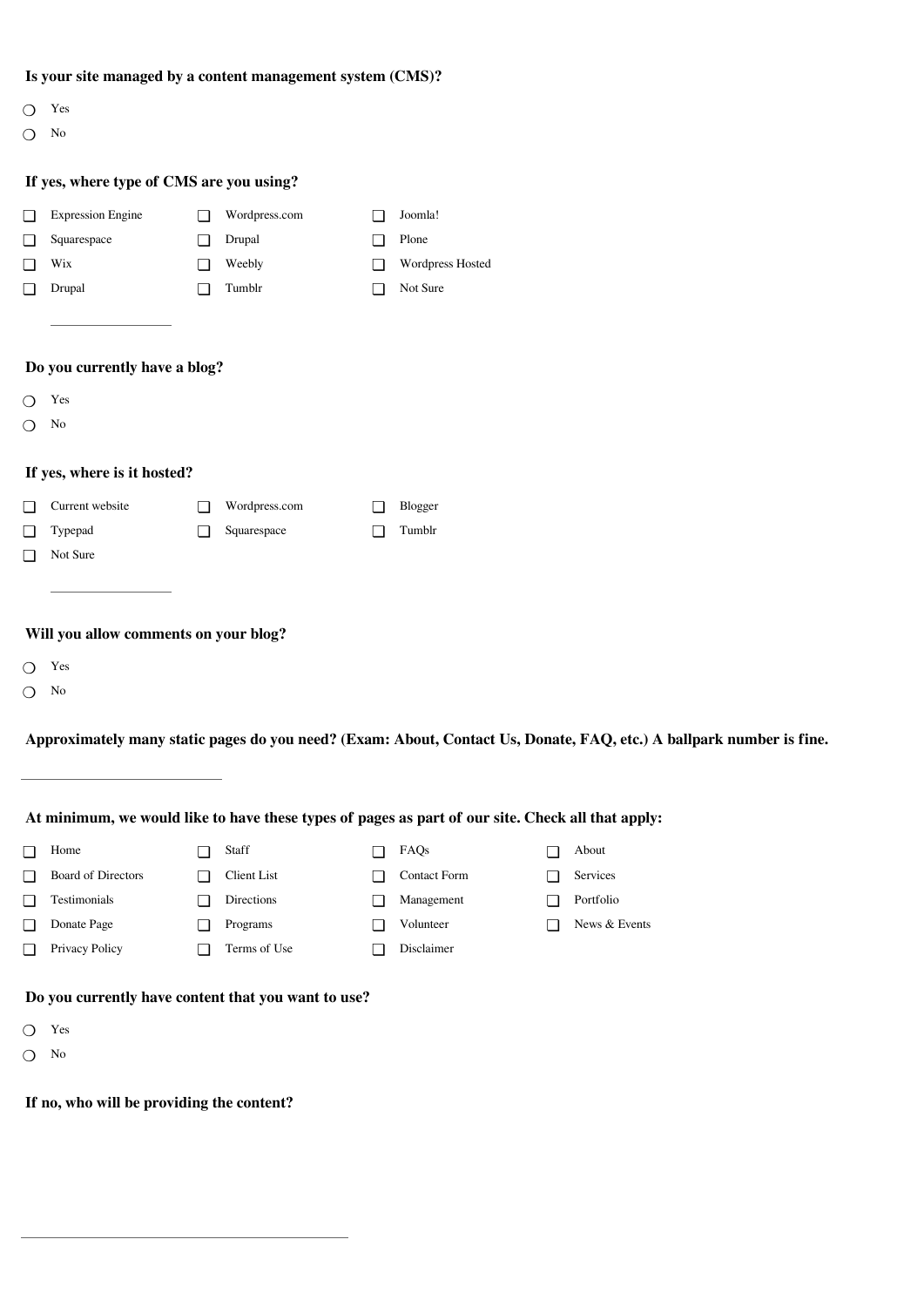**Do you have high resolution photos that you want to incorporate into your website?**

- Yes ❍
- No ❍

**If no, who will be providing photos?**

**Who will be updating this website on an ongoing basis? Check all that apply.**

- Just me ❏
- Marketing Team ❏
- Other Staff ❏
- Intern/Volunteer ❏
- Office Manager ❏
- Webmaster ❏
- Would like to outsource. ❏

**How often do you think you will be updating the website?**

- ◯ Once a week or more
- Monthly  $\Omega$
- Quarterly  $\bigcirc$
- Less than 4 times a year ❍

## **Part VI: Website Features**

**Please check all of the features you would like to incorporate into your website:**

| <b>Image Gallery</b>      | Forum             | RSS Feed     |
|---------------------------|-------------------|--------------|
| Search Function           | E-Commerce        | <b>SEO</b>   |
| Video                     | Calendar          | Advertising  |
| <b>Analytics Tracking</b> | Responsive Design | Social Media |
|                           |                   |              |

#### **Which Social Media tools do you use? Check all that apply.**

- Twitter **Twitter** Twitter **Twitter** Twitter D Yelp **Conserverse Conserverse Conserverse Conserverse Conserverse Conserverse Conserverse Conserverse Conserverse Conserverse Conserverse Conserverse Conserverse Conserverse Conserverse Conserverse Conserverse Conservers TripAdvisor Instagram Tumblr**  $\Box$  Flickr ❏ ❏ ❏ ❏ ❏ ❏ ❏ ❏ ❏
- ❏ ❏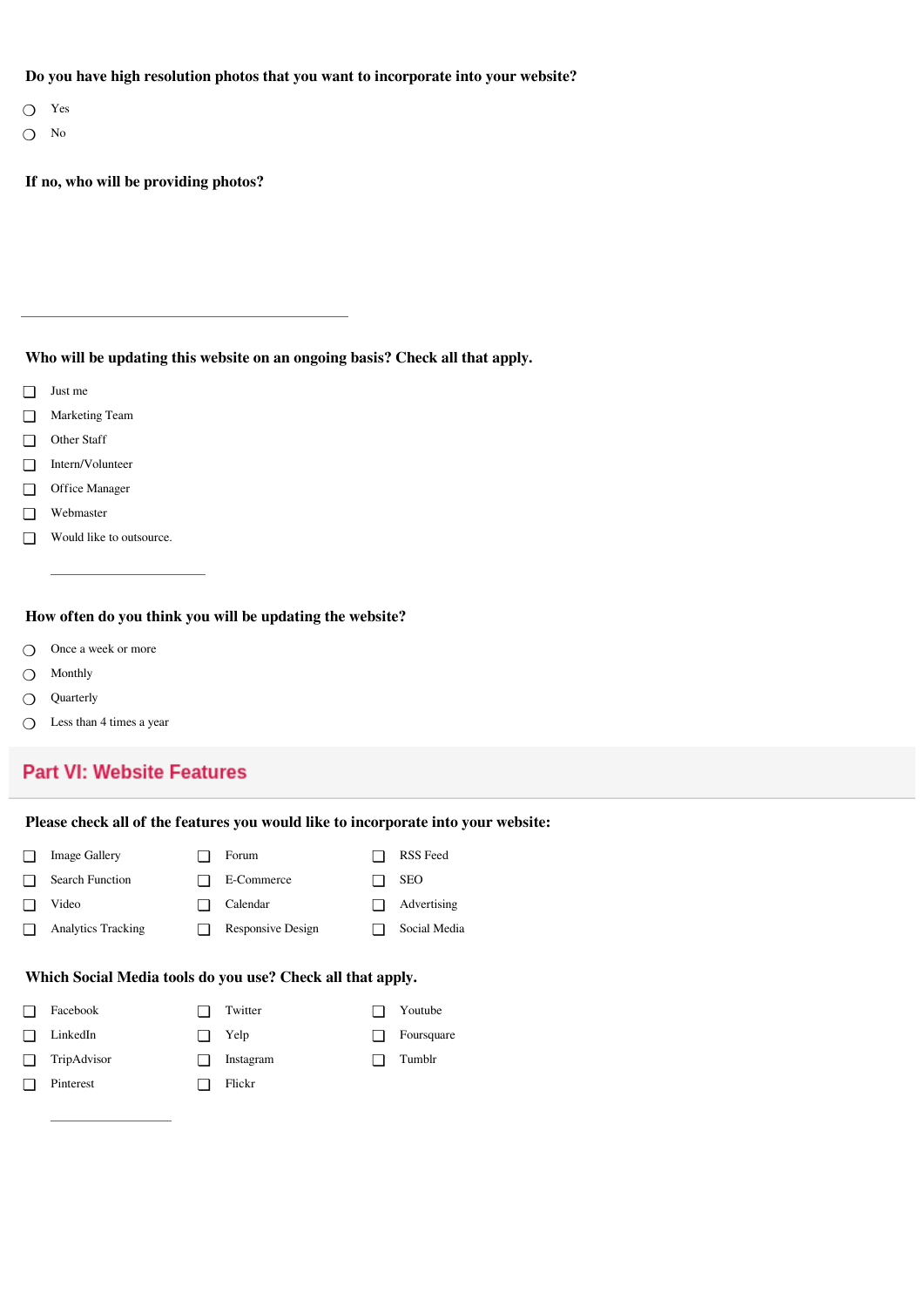**What types of social media integration would you like to see?**

**Are there any other website functions that you need?**

#### **Part VI: Other Information**

**Who is the decision maker for this project?**

**What is the typical turnaround time for making decisions?**

**Do you have a designated IT person that we need to coordinate with?**

Yes ❍

No ❍

**What other staff will be involved? What are their roles?**

**What is your preferred deadline for completing the site?**

**Anything else we can help you with?**